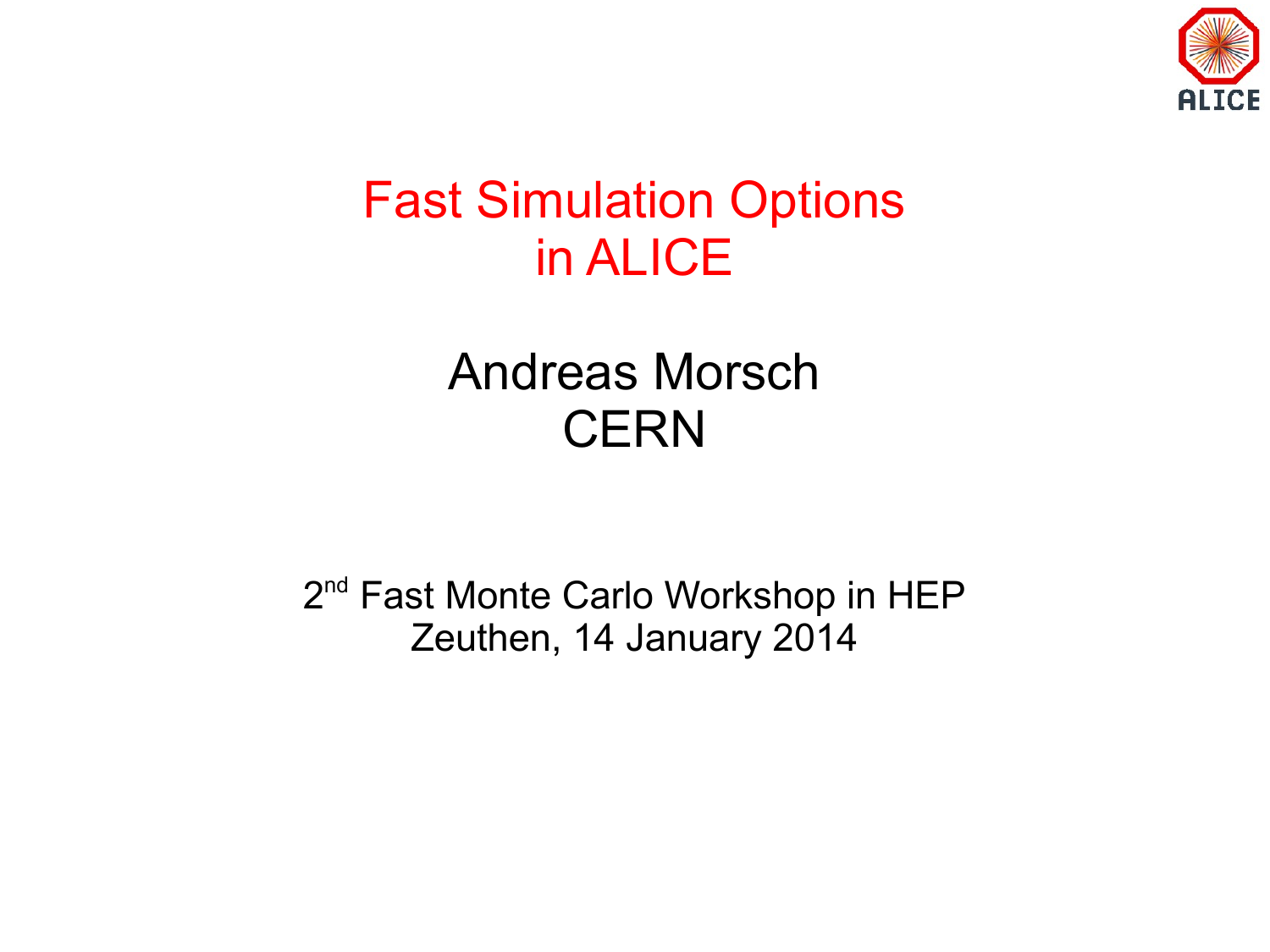## **ALICE at the LHC**



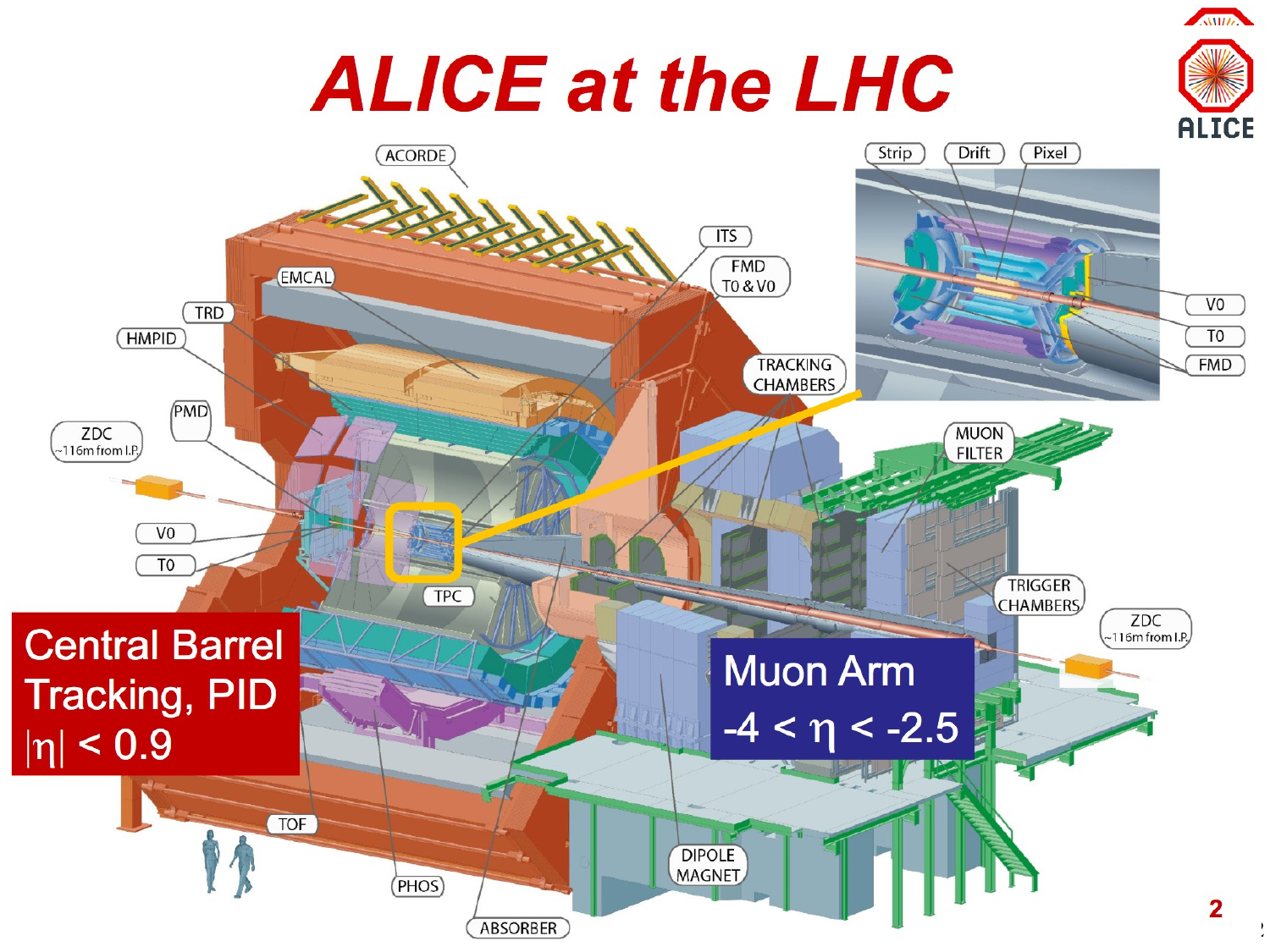

### Fast Simulations

- ALICE has implemented different procedures to speed up simulation
	- Specific stand-alone fast parametric simulations
		- acceptance, efficiency, resolution ..
			- "from 4-vector to histogram"
		- parameterization of covariance matrix for central tracking
	- Parametric simulation during digitization
		- Nuclear fragments in ZDC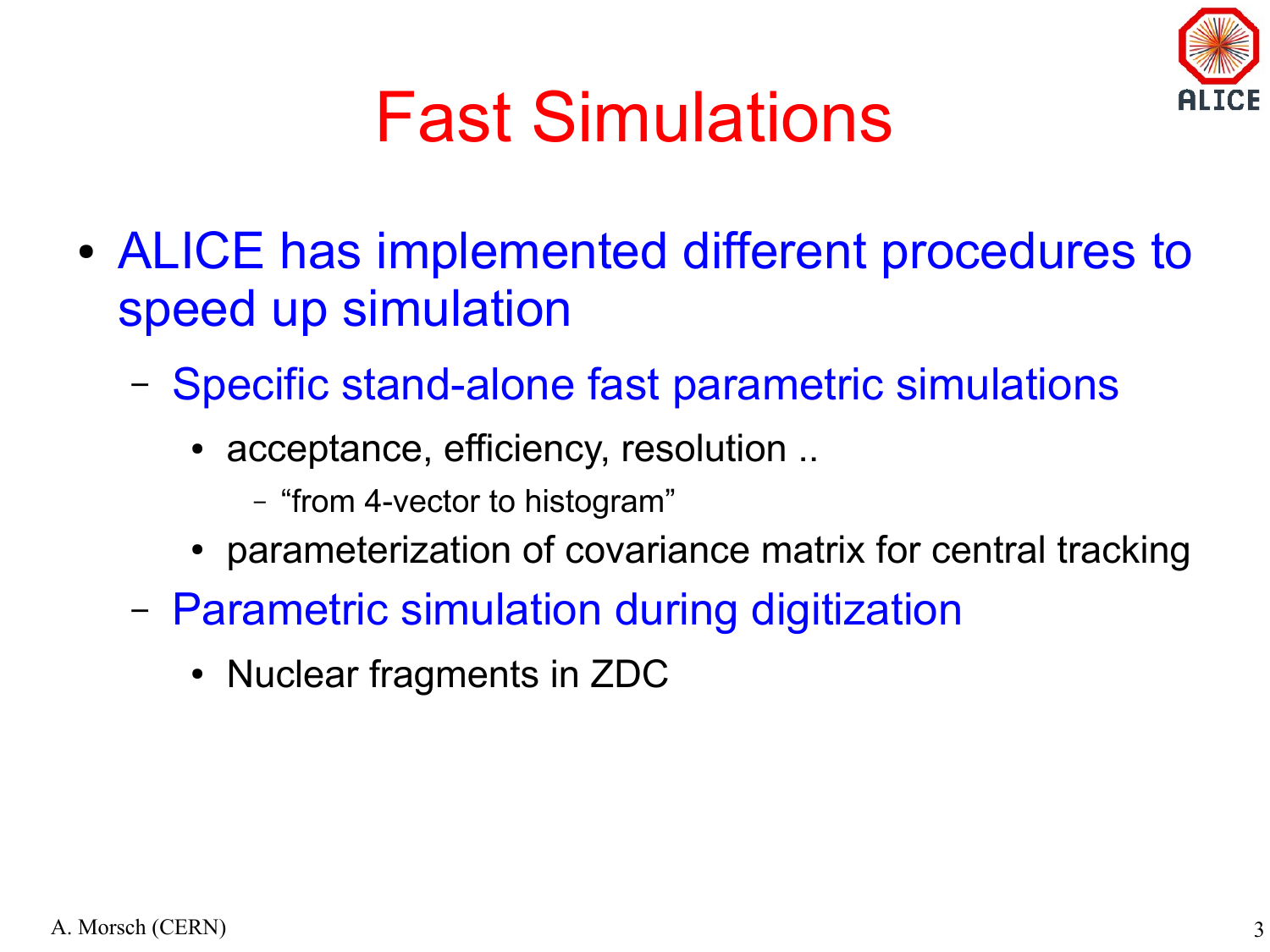

### Fast Simulations

#### – Embedding of rare signals into background events

- Saves time of simulation of high-multiplicity background
- "merging": generated signal plus generated background
- "embedding": generated signal plus measured background
- No fast non-parametric simulation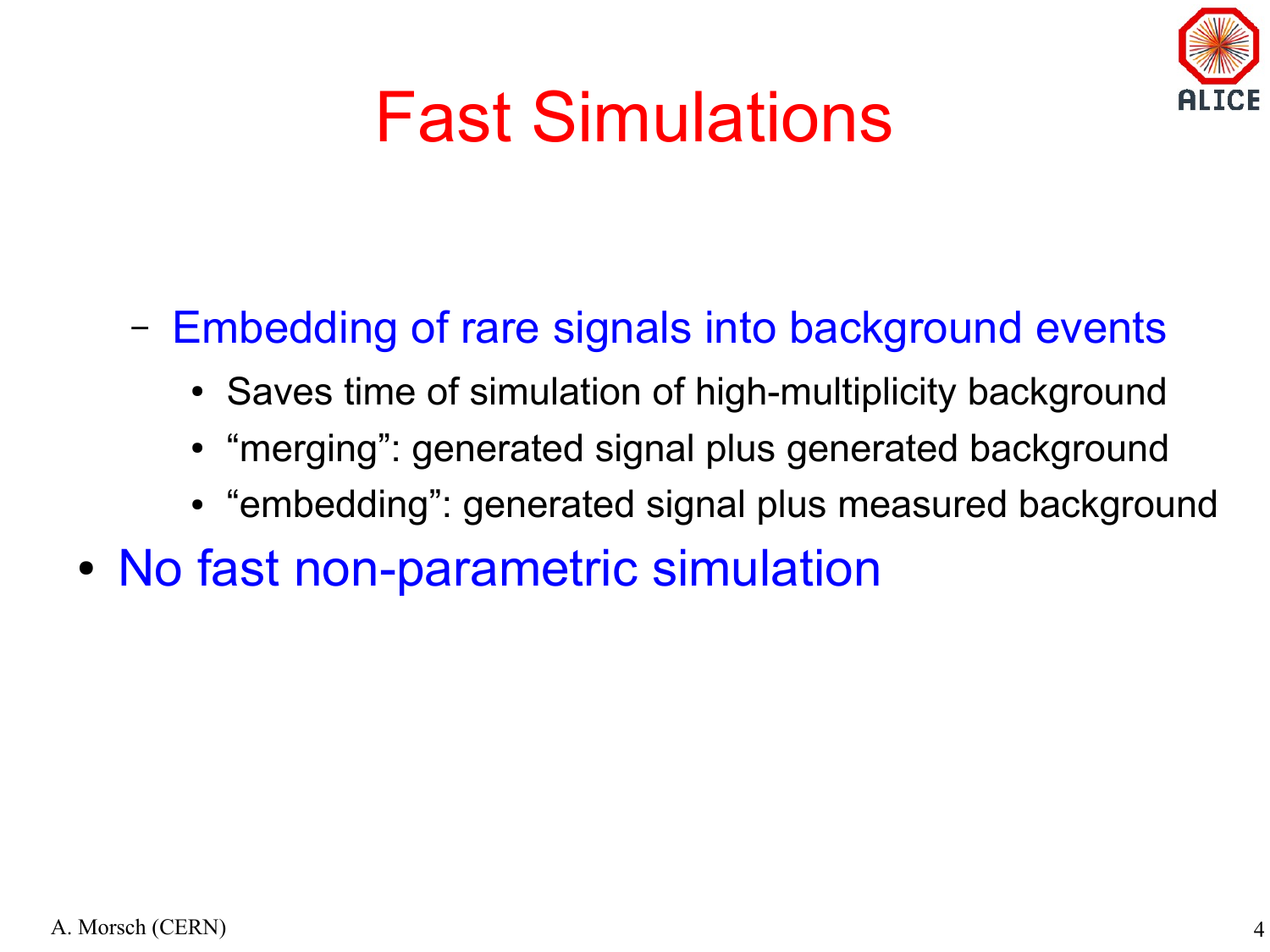

### Some benchmark numbers

#### MC Events per year

|       | 2010  | 2011   | 2012  | 2013  |  |
|-------|-------|--------|-------|-------|--|
| pp    | 876 M | 331 M  | 589 M | 557 M |  |
| p-Pb  |       |        |       | 340 M |  |
| Pb-Pb | 1.1 M | 26.4 M | 44 M  | 74 M  |  |

Typical pp minimum bias simulation on the Grid: 60 s / event

 Transport and Generation: 70% Digitization: 30%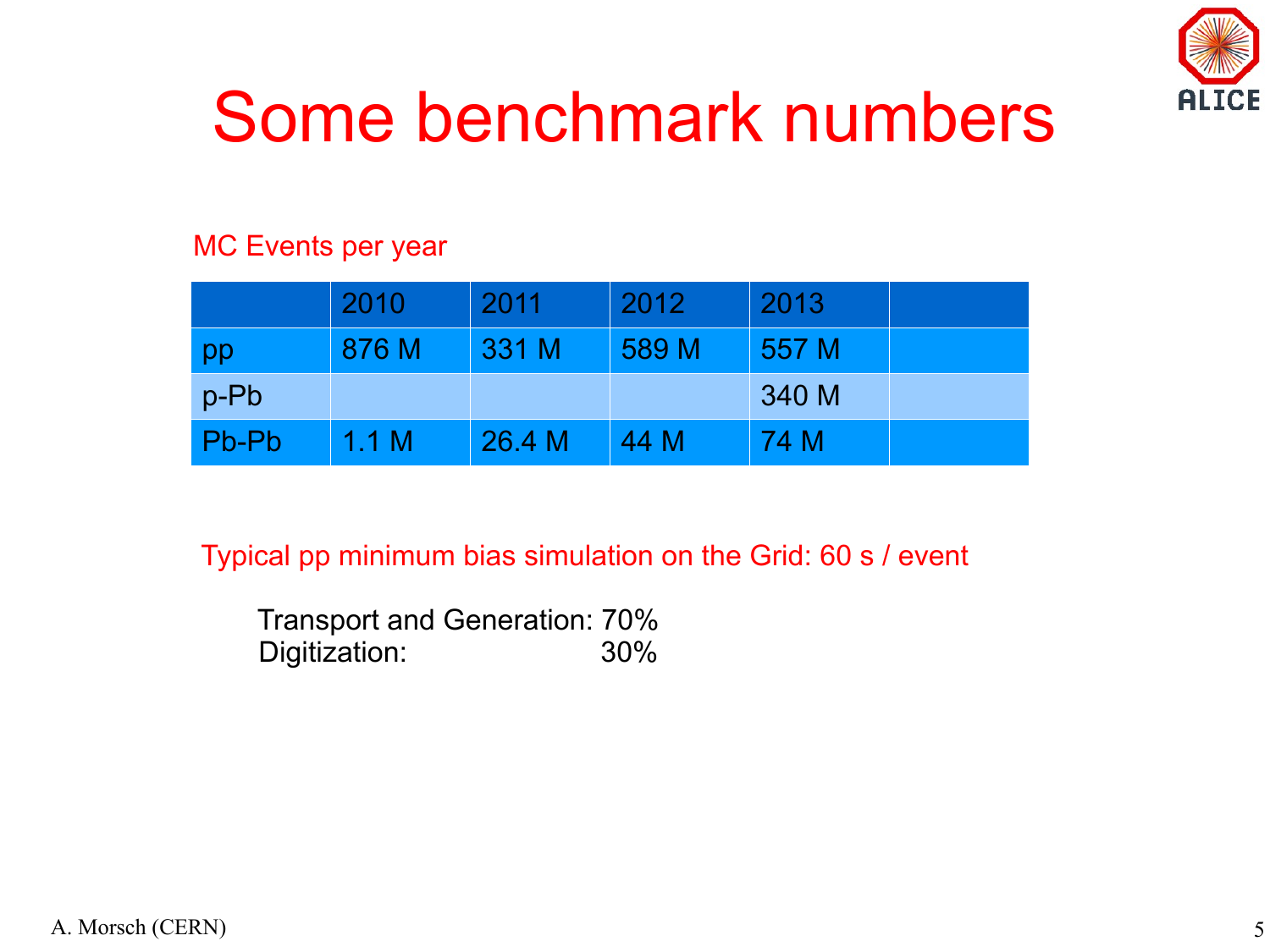

## Main consumers

- Transport
	- ZDC (if included) 50%
	- ALIC (containing volume) 21%
	- inner structures 19%
	- TPC 5%
- Digitization
	- TPC (ExB, diffusion, signal generation ...) (90%)

... space for optimization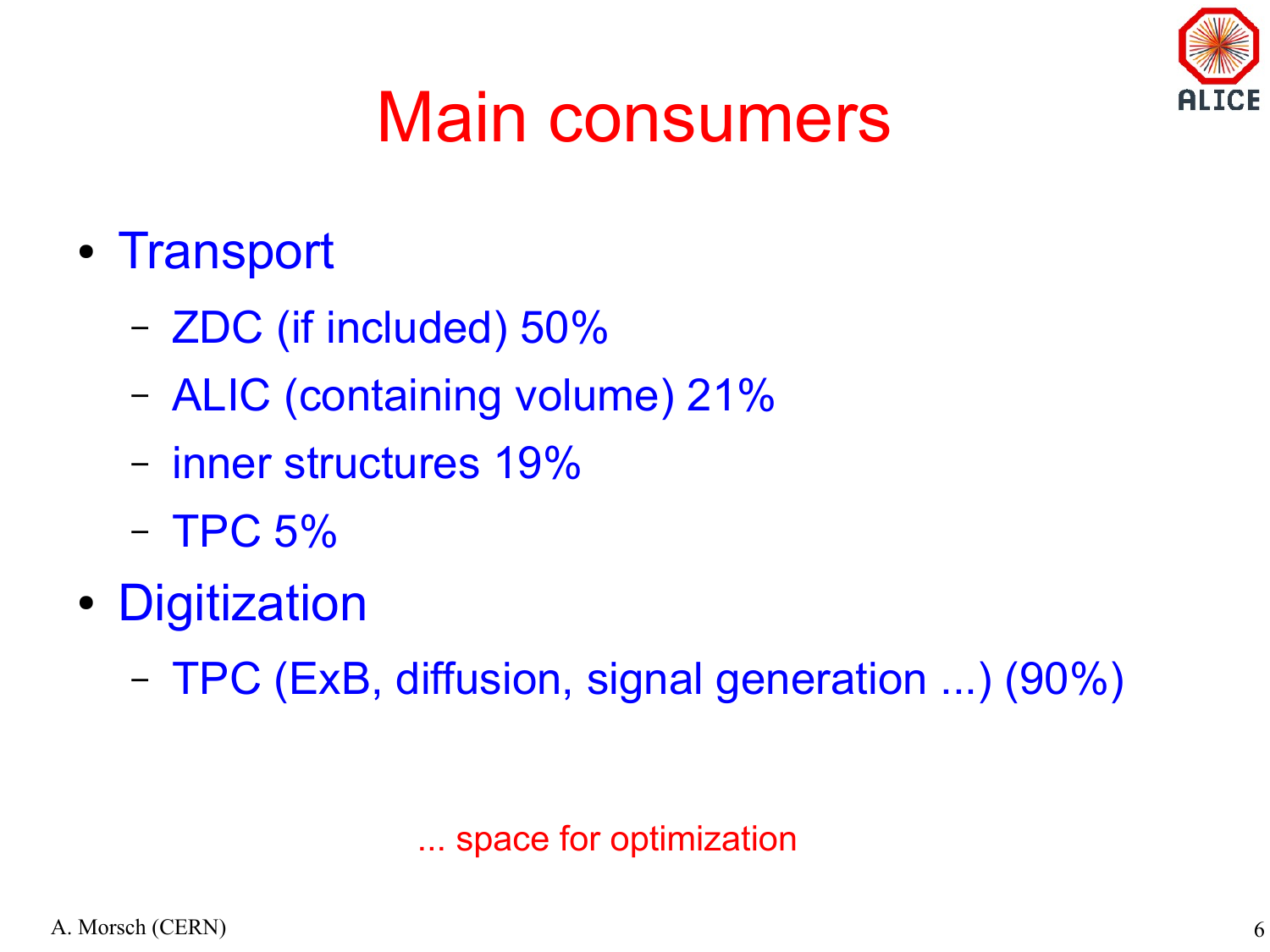

## Virtual Monte Carlo (VMC)

Transport MC transparent to the user application Base class *TVirtualMC*

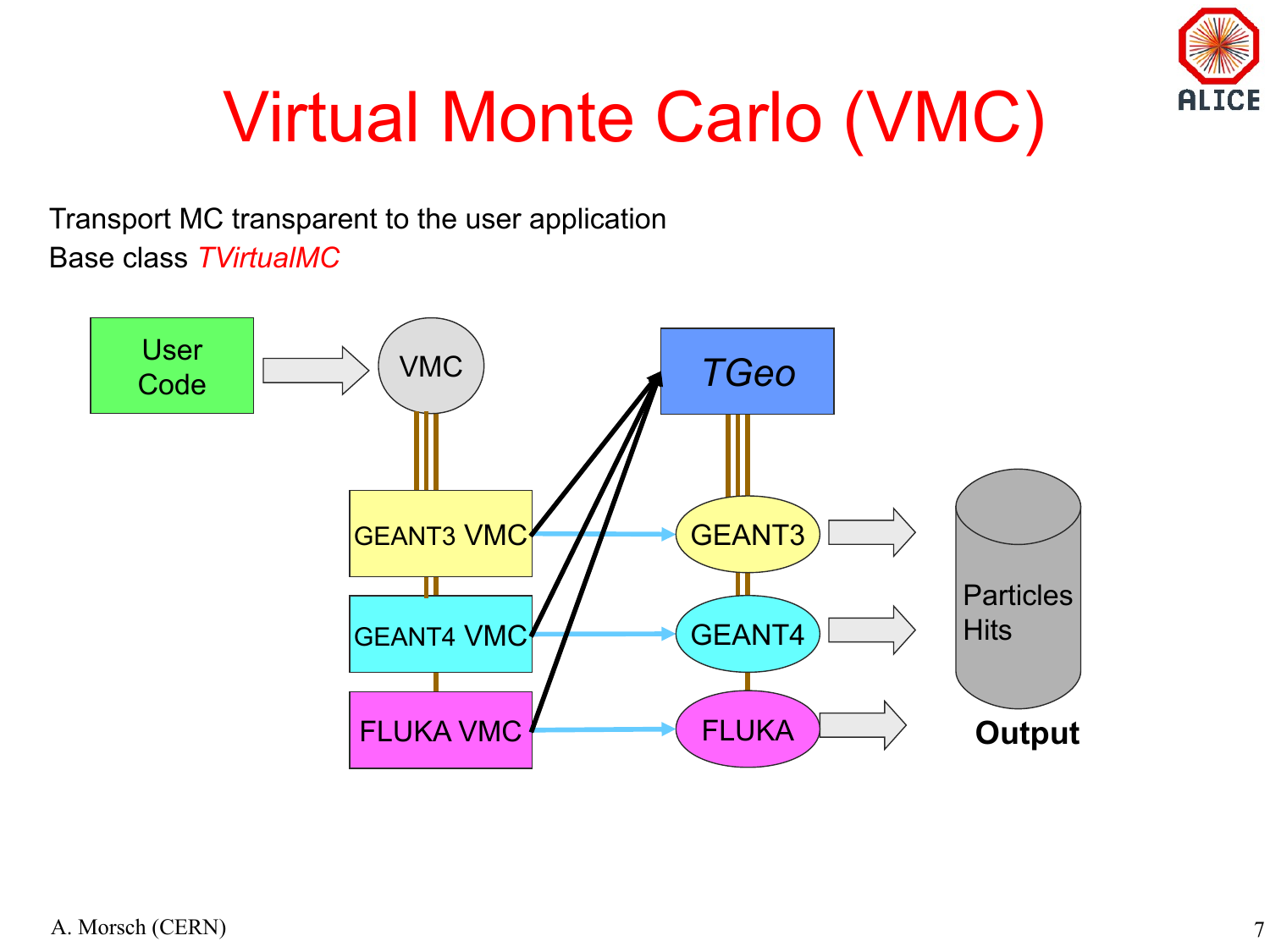

#### VMC Class Design

- But also the user application has to be transparent to the transport MC
	- Base classes *TVirtualMCApplication, TVirtualMCStack, TVirtualMCDecayer*

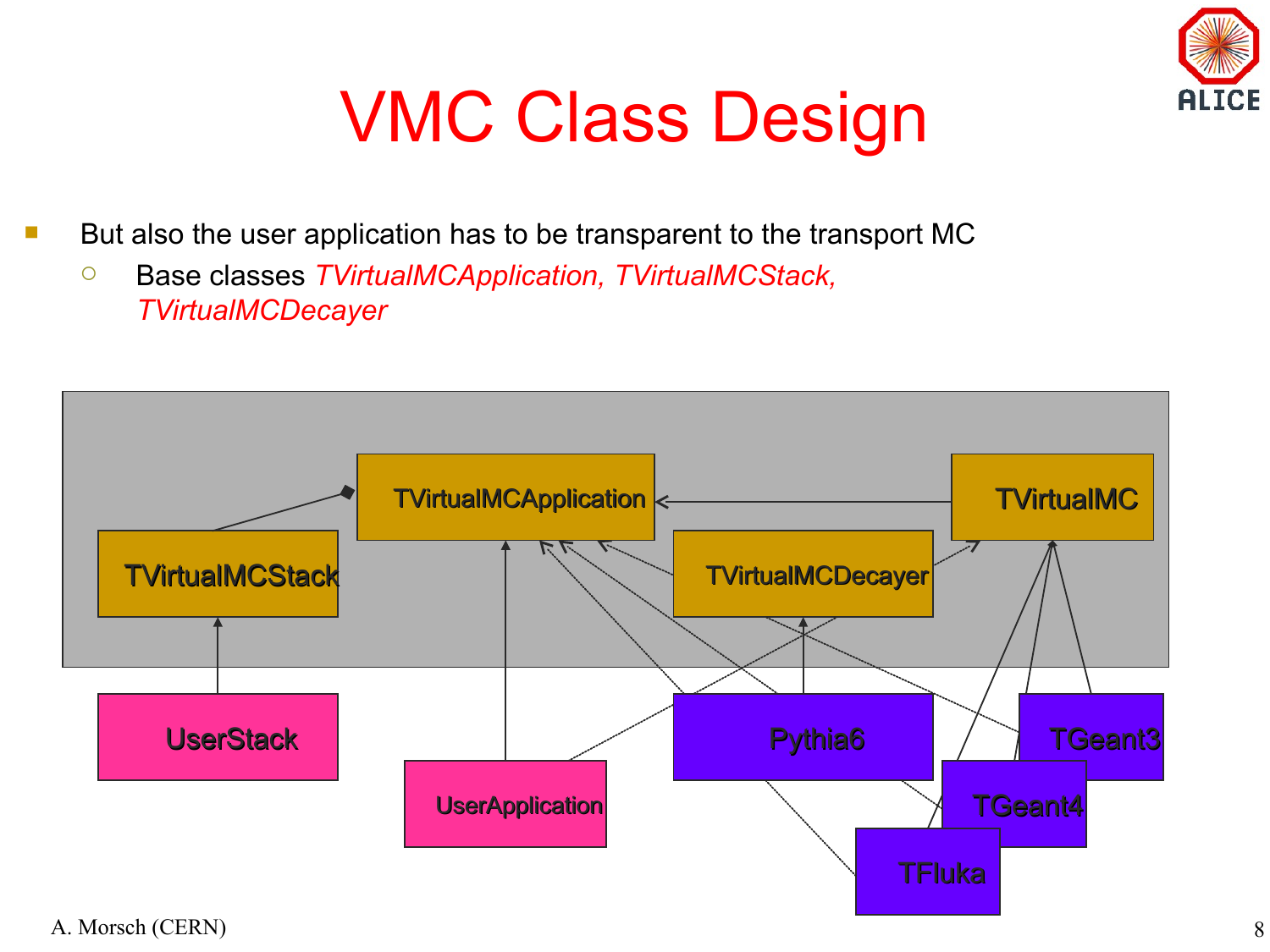

### Possible Extension for Fast Simulation

- Ideally Fast/Slow simulation engine transparent to user code
	- same StepManager, Hit and MC truth management
	- same or simplified geometry
- Need more the one TVirtualMC instance
- Need dispatcher component to decide which instance is active depending on
	- particle type
	- region
	- volume

– ....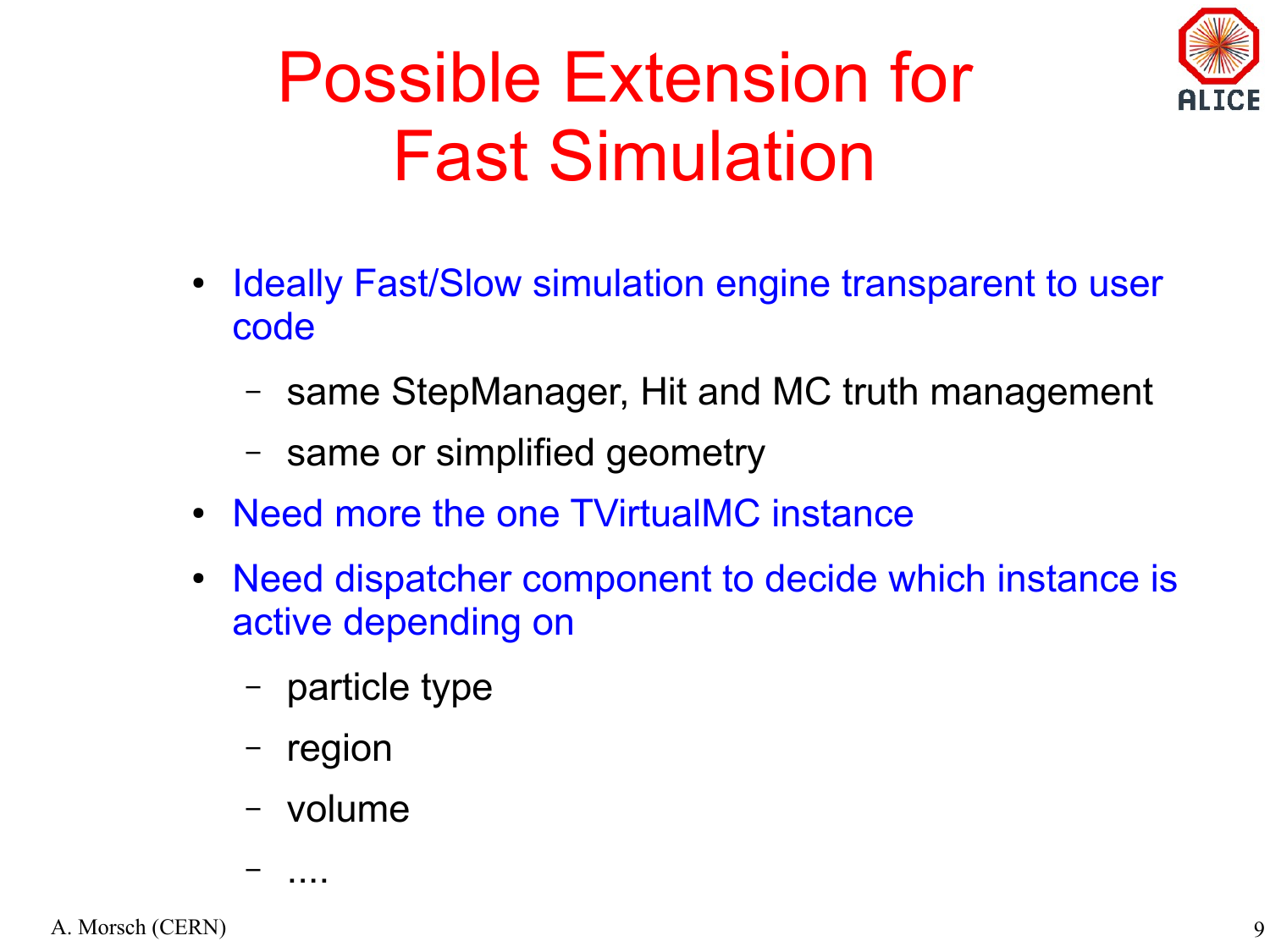

#### Possible Extension for Fast Simulation



#### **TAliceFastMC**

- reuse of existing classes ?
- certainly use existing design/implementation ideas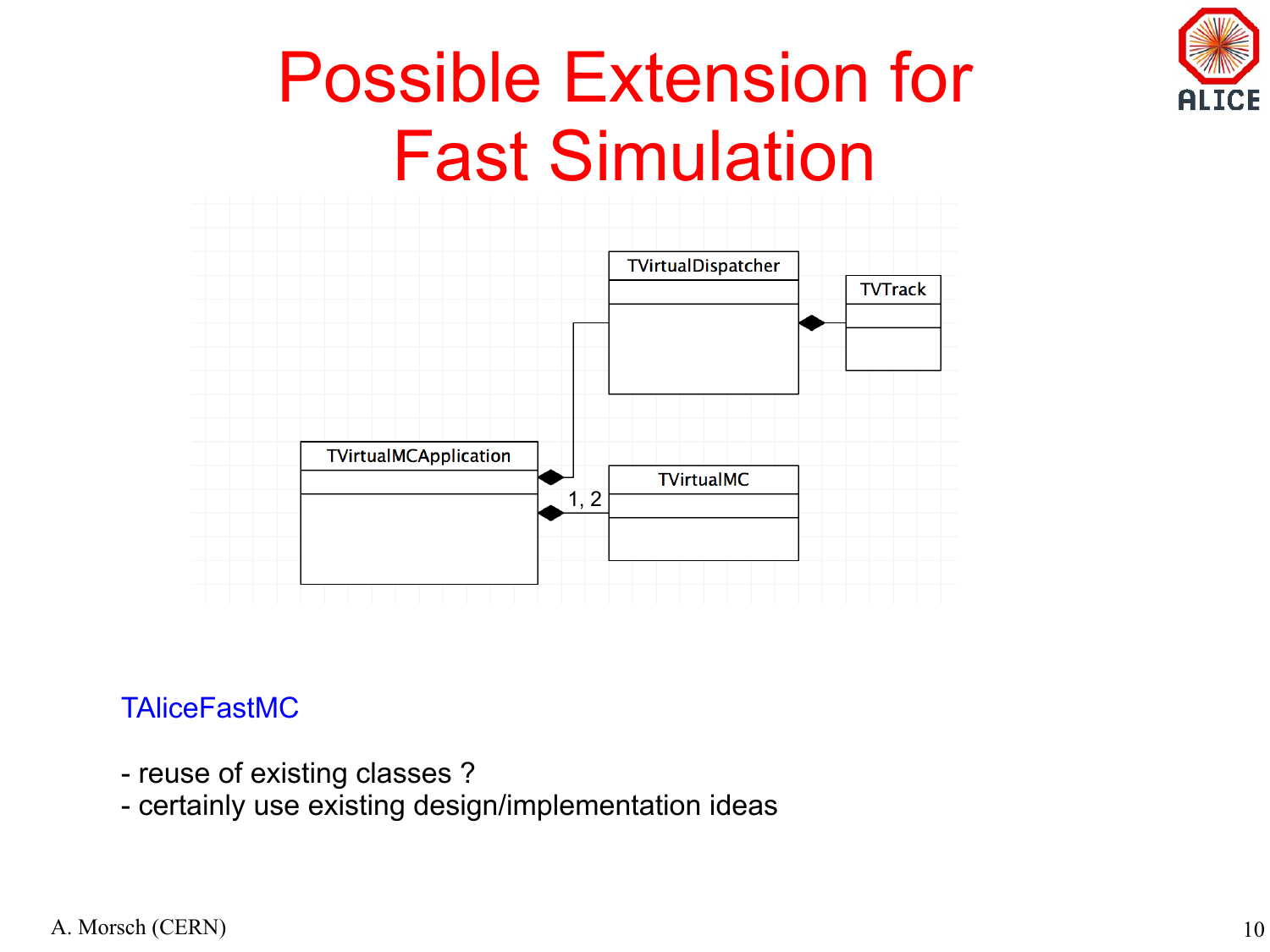

#### How could parametric and slow simulation be combined using already existing components ?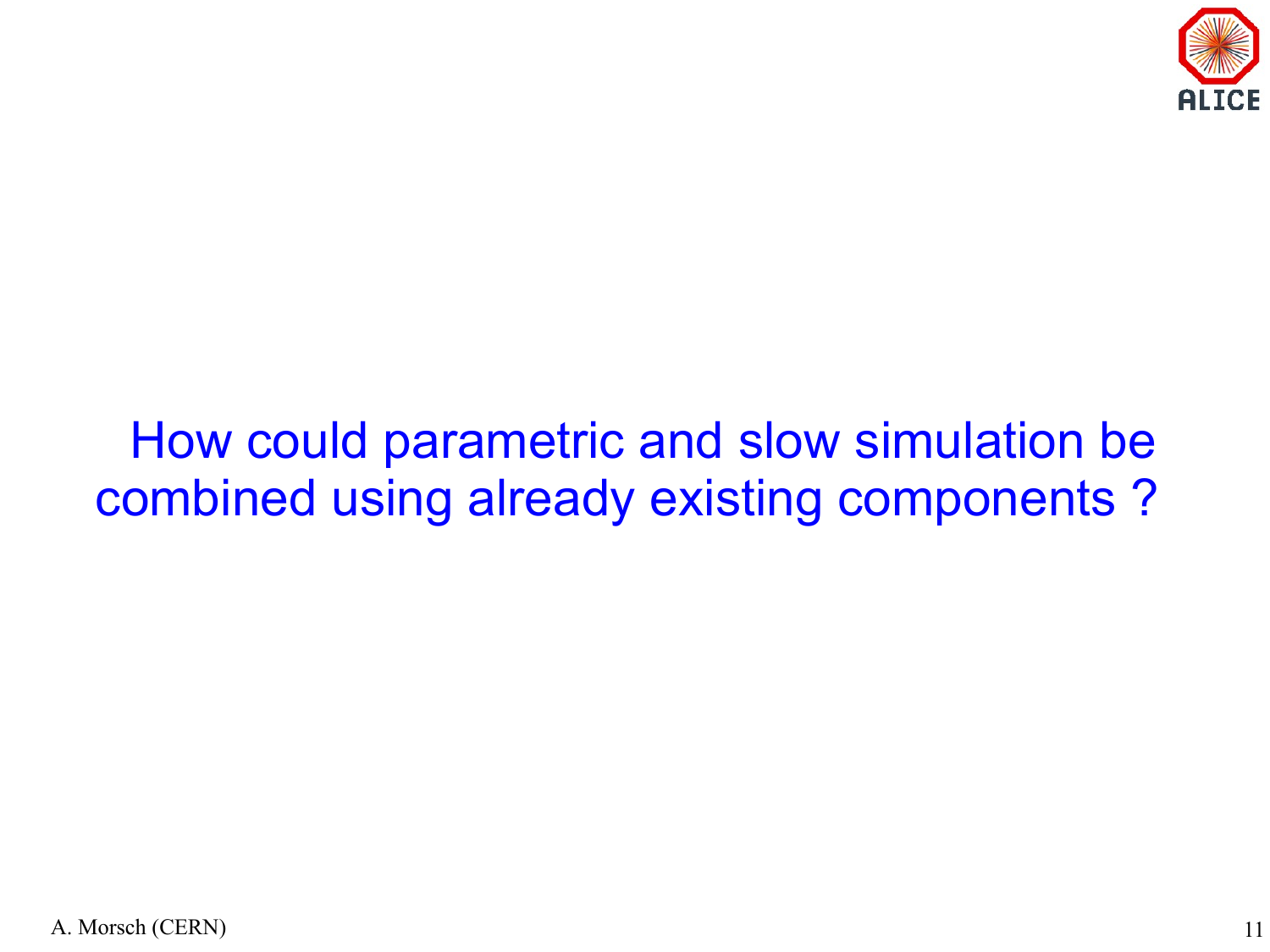## Stand-Alone Parametric Simulation ALICE



Event Loop Particle Loop

Apply efficiency, acceptance and resolution

Fill Histograms

- Has been used for physics performance studies (mainly muon spectrometer)

- Not used in production
- A. Morsch (CERN) No writing of physics objects. 12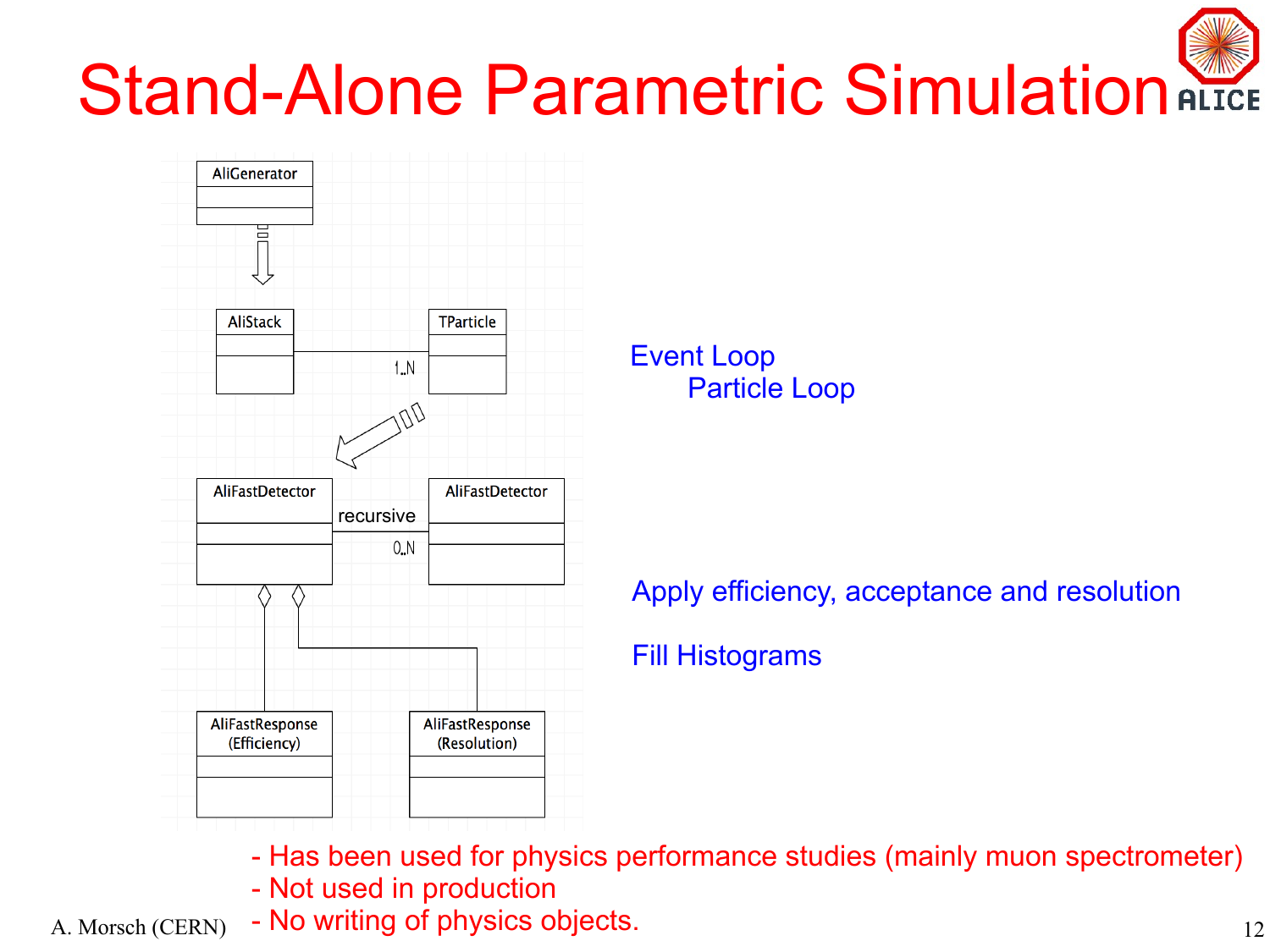

#### Kinematics level analysis

#### On the flight generation (fast because of reduced I/O)



Can be extended by using AnalysisTasks performing fast simulation

- updating the MCEvent for subsequent analysis
- and/or producing standard AOD events
- Interesting option since Analysis Framework well integrated in production system (analysis train)
	- A. Morsch (CERN) 13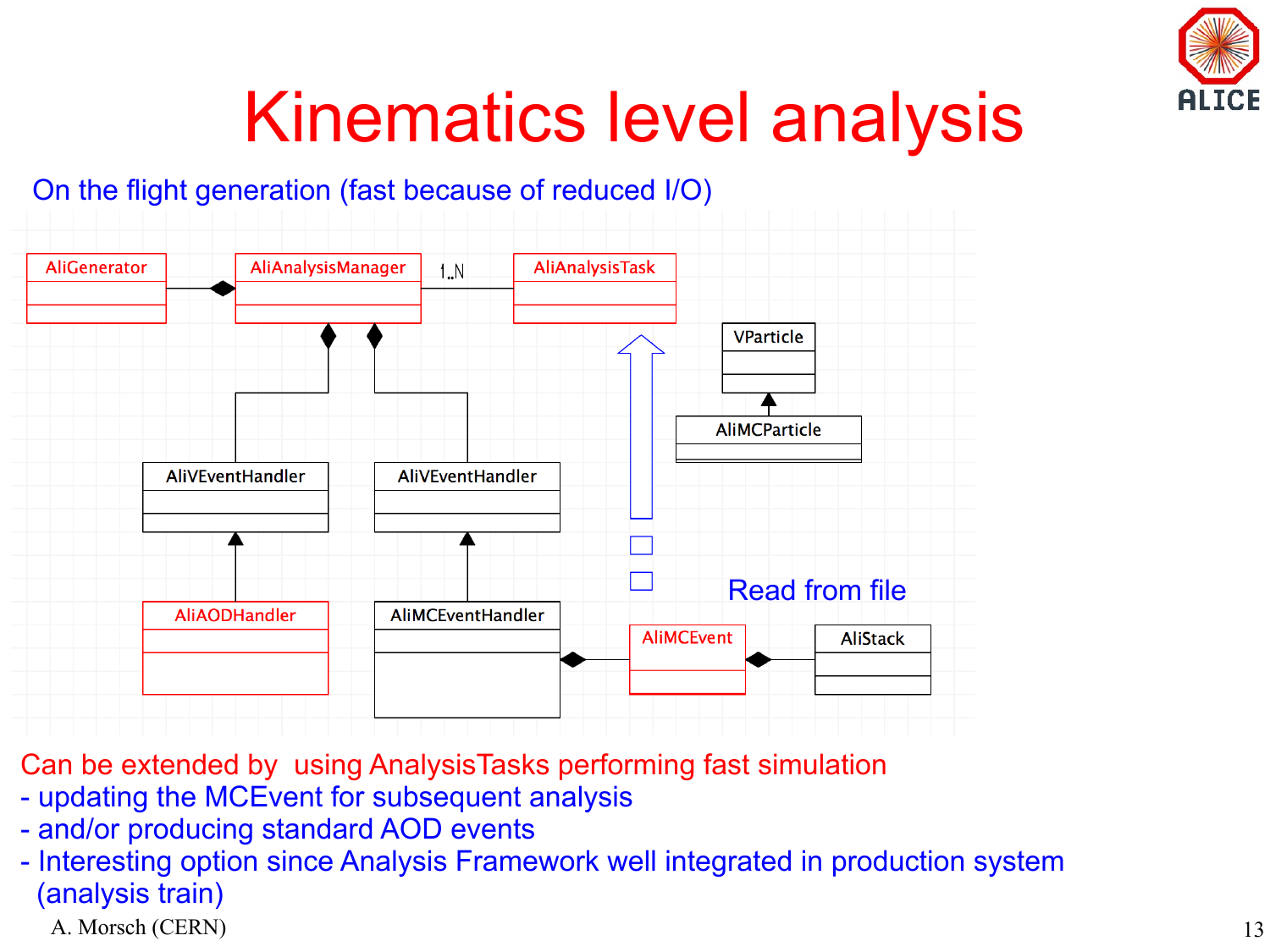# ICE

### Full after Fast



Write Physics Objects AOD

- Possibility to update MCEvent
- Possibility to chain with slow simulation
	- transport
- AODs from fast and slow simulation have to be merged

A. Morsch (CERN) and the contract of the contract of the contract of the contract of the contract of the contract of the contract of the contract of the contract of the contract of the contract of the contract of the contr Limited to primary particles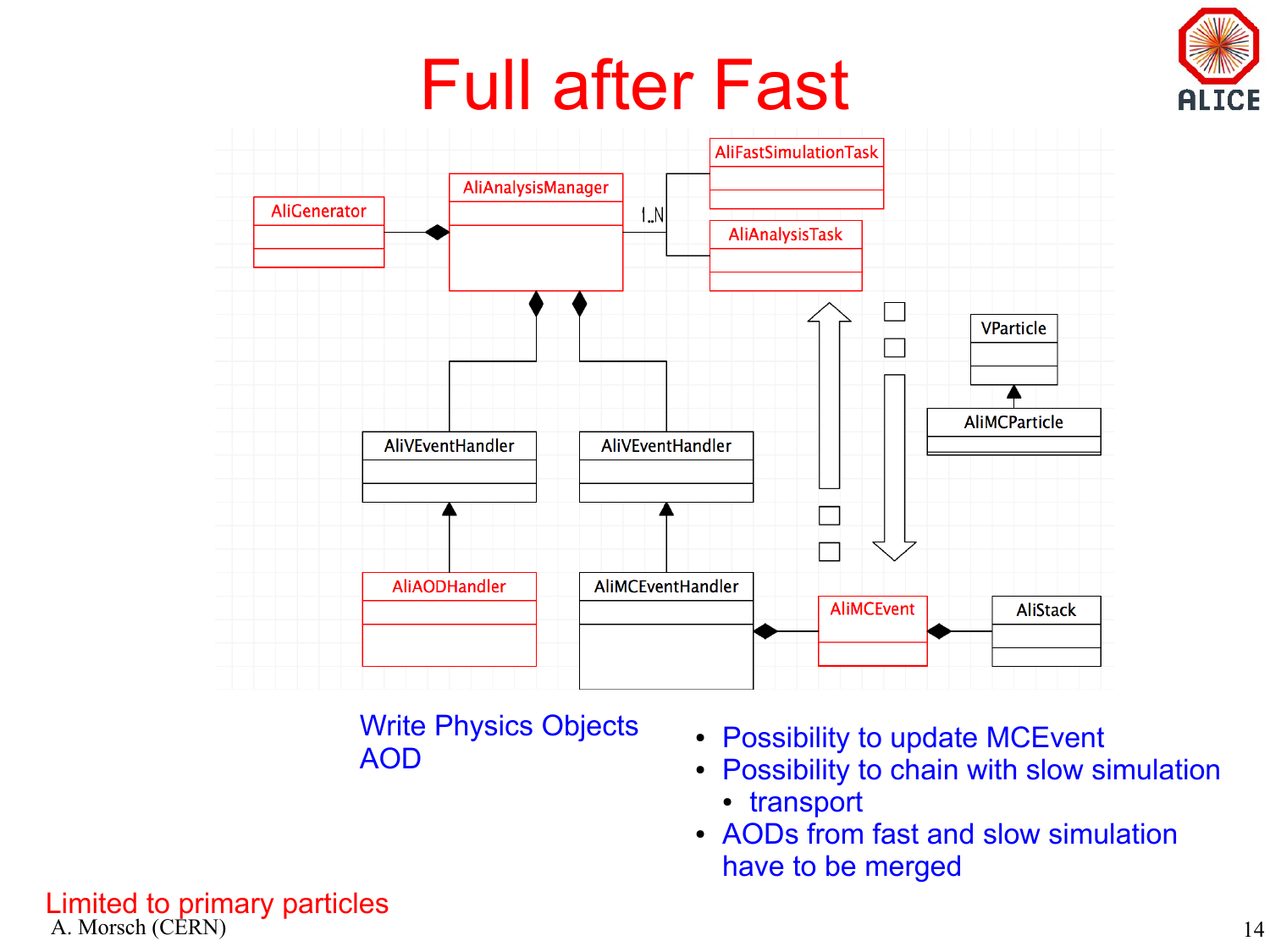

#### Fast after Full



TrackReferences (4-vectors on reference planes) as input for fast simulation. Tracks have to be stopped and flagged for fast simulation

A. Morsch (CERN) 15